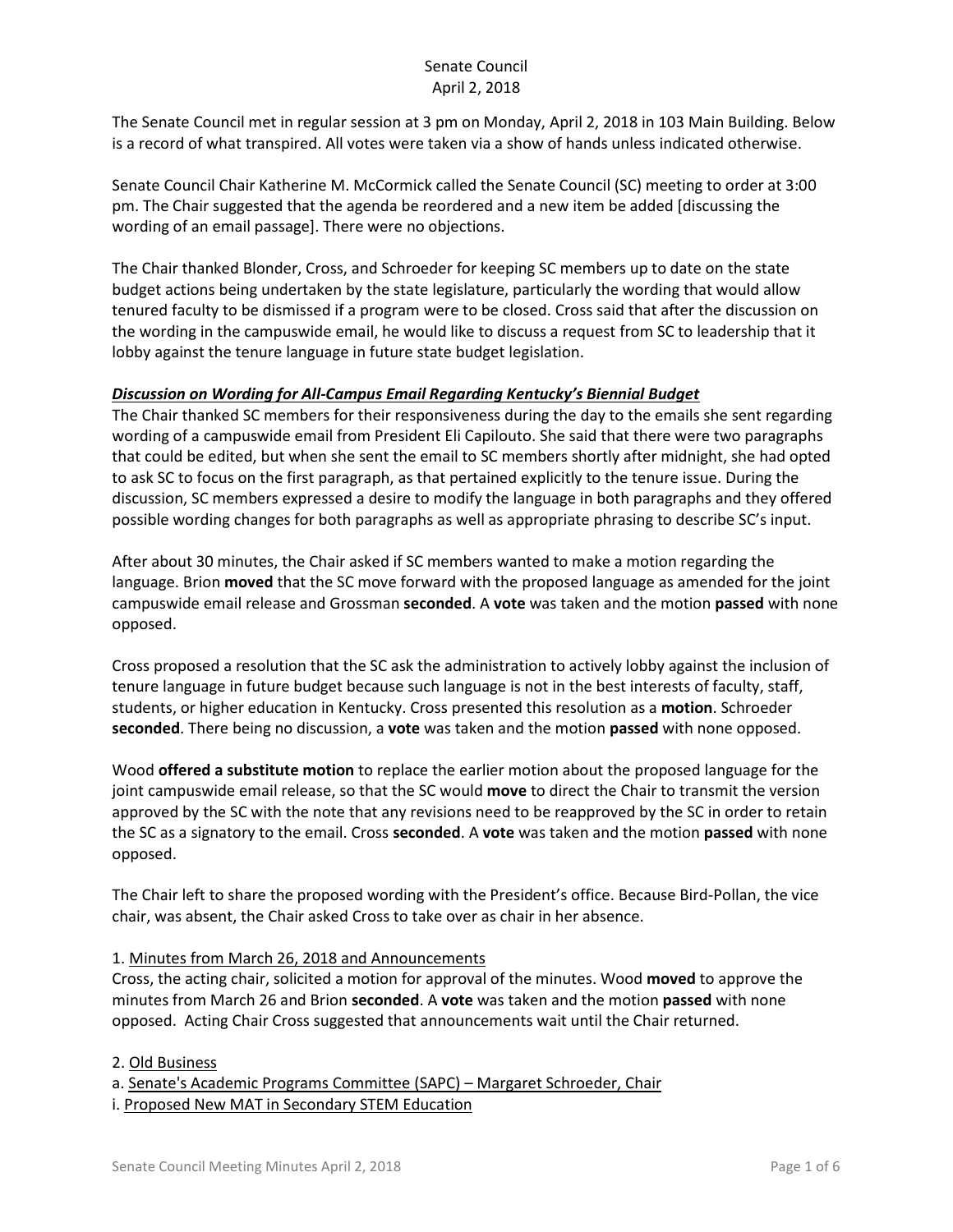Schroeder, chair of the Senate's Academic Programs Committee (SAPC), explained that Brett Criswell (ED/STEM Education) was again present and that Guest Allison Soult (AS/Chemistry, SAPC member) would present the proposal on her [Schroeder's] behalf. Acting Chair Cross said that unless anyone objected, presenters would serve as acting chair for purposes of answering questions of fact only. There were no objections from SC members. Schroeder clarified that she wanted to pass that authority on to Soult, who would present the proposal.

Soult reviewed with SC members the **motion** from the SAPC, which was a recommendation that the University Senate approve, for submission to the Board of Trustees, the establishment of a new MAT in Secondary STEM Education, in the Department of Science, Technology, Engineering and Mathematics Education within the College of Education. Because the motion came from committee, no **second** was necessary. Guests Brett Criswell (ED/STEM Education, proposer), Jared Stallones (ED/Curriculum and Instruction, department chair), and Jennifer Wilhelm (ED/STEM Education, department chair) all participated in the discussion. There were expressions of concern regarding a perceived duplication of effort and the non-renewal of graduate status by the Department of Curriculum and Instruction for faculty from the Department of STEM Education.

Acting Chair Cross noted that hard copies of the SC's proposed changes to the draft all-campus email were now available and he suggested that SC members take a brief break from their current discussion to review the language.

## *Discussion on Wording for All-Campus Email Regarding Kentucky's Biennial Budget*

Grossman **moved** to approve the language in the track changes-version of the two paragraphs and Schroeder **seconded**. SC members noted that "statutes" was misspelled as "statues" and asked that the signature line be revised to reflect that the Chair's "signature" documented approval of the SC on behalf of the University Senate. When there was no further discussion, a **vote** was taken on the wording as revised and the motion **passed** with none opposed.

SC members returned to the discussion regarding the MAT in Secondary STEM Education.

### 2. Old Business

### a. Senate's Academic Programs Committee (SAPC) – Margaret Schroeder, Chair

### i. Proposed New MAT in Secondary STEM Education (continued)

As discussion continued, Wood suggested that Curriculum and Instruction affirm via a written memo that it would not enroll students into the math or science areas of Curriculum and Instruction's MAEDU Education-Secondary Education degree program. Grossman **moved** to amend the motion to approve the proposed new MAT in Secondary STEM Education conditionally upon receipt of a memo from Curriculum and Instruction declaring that Curriculum and Instruction would not admit any students into a math or science track in the MA in Education. Wood **seconded**. A **vote** was taken and the motion to amend **passed** with none opposed. Discussion continued on the amended motion, specifically on the CIP code for the proposed new MAT in Secondary STEM Education. Wood remained concerned that the proposed CIP code could open the door to allowing STEM Education to offer the program to more levels than just the secondary level. Schroeder explained that after doing additional research into CIPs with Assistant Provost for Strategic Planning and Institutional Effectiveness Annie Weber, they had learned that all STEM-related CIPs available to UK were multi-level – there was no CIP available that could restrict instruction to a single level.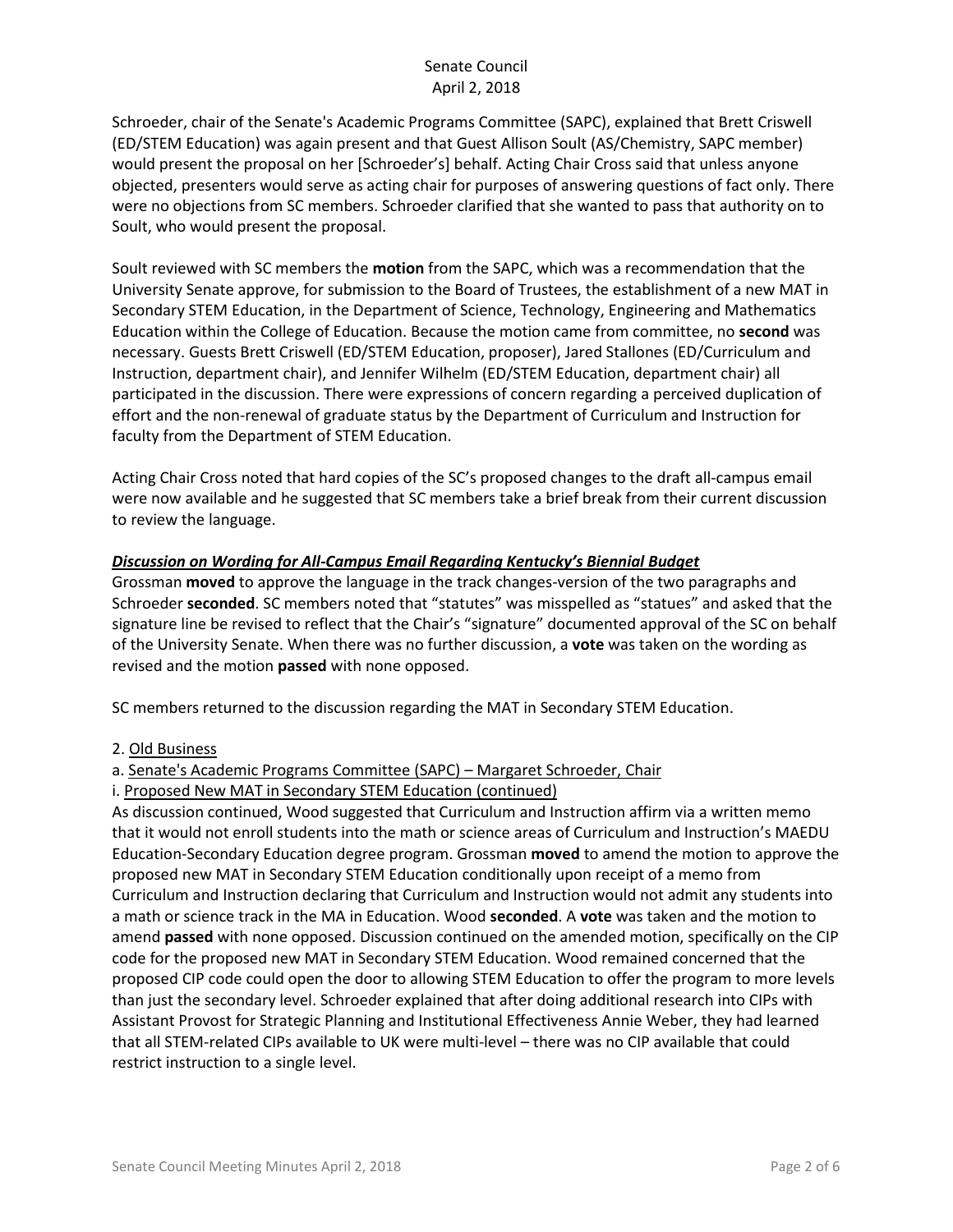As there was no further discussion, a **vote** was taken on the motion recommending that the University Senate approve, for submission to the Board of Trustees, the establishment of a new MAT in Secondary STEM Education, in the Department of Science, Technology, Engineering and Mathematics Education within the College of Education, conditional upon receipt of a memo from the Department of Curriculum and Instruction declaring that Curriculum and Instruction would not admit any students into a math or science track in the MA in Education. The motion **passed** with none opposed and one abstained.

### ii. Recommendations for Significant Changes

Schroeder explained the proposal and the changes that had been made since the last time it was presented to SC. (The proposal had been reviewed by Tagavi and Wood, as members of the Senate's Rules and Elections Committee (SREC), due to Wood's concerns regarding language consistency.) Wood explained that the prior version had five phrases that described what constituted a "significant change." That prior list of five descriptions was simplified so there were now two overarching descriptions of what would constitute a "significant change."

In response to a question from Blonder, Wood indicated that the "Senate Council office" was included as having the authority to declare a proposal as constituting a "significant change" in order to ensure the SC chair had the authority to determine if a proposal constituted a "significant change." Grossman opined that it was appropriate for SC staff to bring something to the attention of the chair, but that the SC office could not determine if a proposal was a significant change. Schroeder added that "Senate Council office" was used repeatedly throughout the *Senate Rules* (*SRs*) and changing it to "Senate Council chair" would require changes throughout the *SRs*.

Schroeder then drew SC members' attention to the language on letters of administrative feasibility. She explained that the requirement for letters of administrative feasibility from the provost and dean were different for graduate and for undergraduate programs. She noted that the current *SR* language required letters of administrative feasibility from the provost and dean for program changes, too. She said the SAPC believed that letters of administrative feasibility from the dean and provost should be required only for any new degree programs, new certificate or for degree programs or certificates undergoing a significant change. Wood opined that for undergraduate programs and certificates, a letter of administrative feasibility from the provost should only be required if the new program or new certificate was to be homed outside a college. Only graduate degrees and certificates (new or significantly changed) should require a letter of administrative feasibility from the provost, which would simplify the process for faculty.

Wood **moved** to amend the significant changes proposal, specifically to change the (single sentence, beginning with "The Office of the Provost shall provide a statement….") of the middle paragraph of *SR 3.2.3.A.2* to: "For degree programs and certificates that report to an office outside of a college, the Office of the Provost shall provide a statement of administrative feasibility for new degree programs, for degree programs with a significant change, or concerning for new certificates or certificates with a significant change." Ms. Brothers commented that she was under the impression that Provost David Blackwell welcomed the opportunity to review such proposals as they were being developed. Wood explained that the Provost's office could be involved in some other way, without forcing the provost to write a letter. Blonder **seconded**.

Schroeder said that she was not sure if SAPC would agree with the change, noting that the changed sentence was radically different from the sentiment that SAPC vetted, proposed, and sought feedback on. She said that in conversations with Assistant Provost for Strategic Planning and Institutional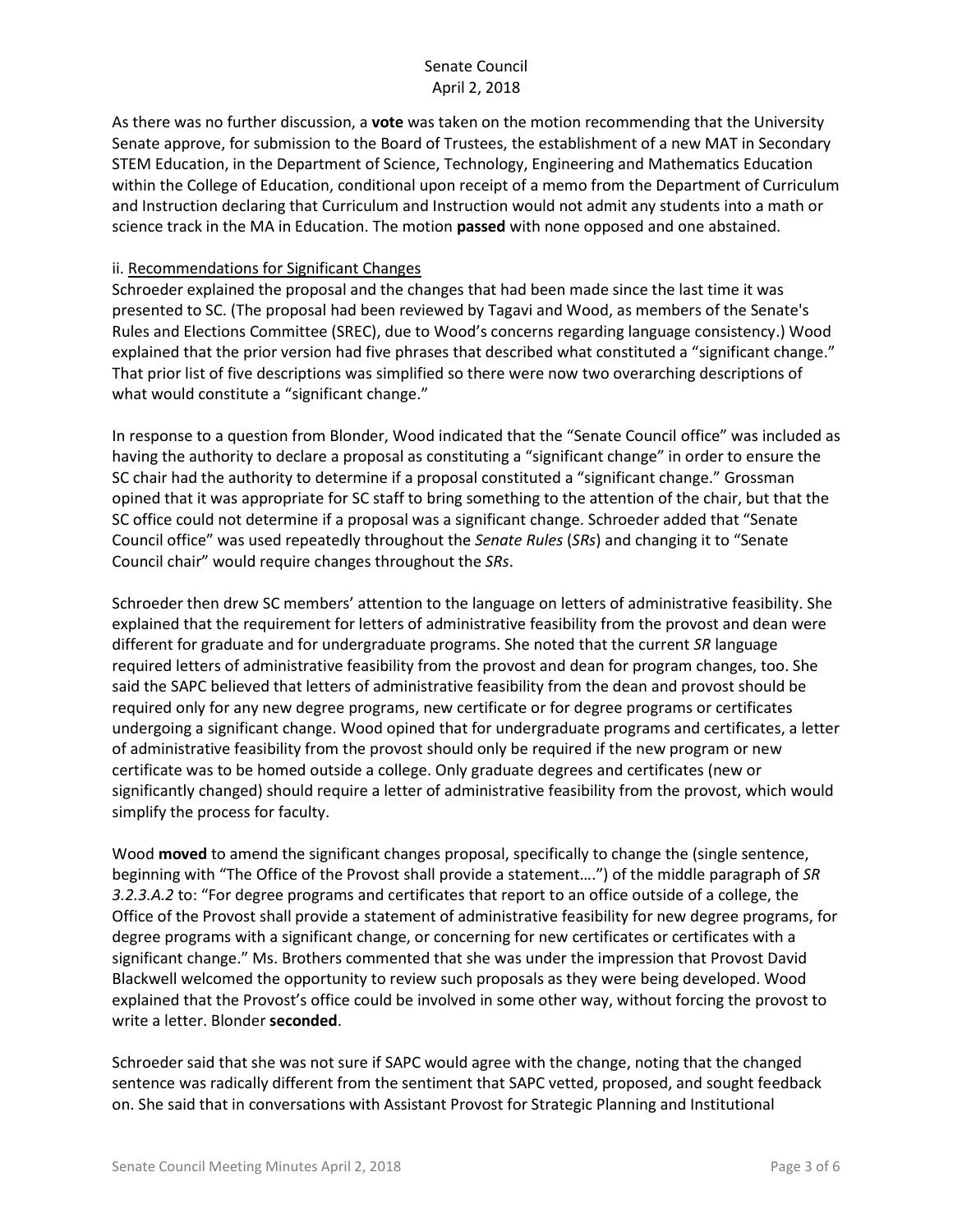Effectiveness Annie Davis Weber and with the Provost's office, it was her understanding that the Provost's office wanted to be integrally involved in program proposals from the very start, in part of have an understanding of what resources might be needed and to clarify if a proposal would bring in new students or cause existing UK students to transfer into the program. Wood stated that the Senate should be involved in assessing new degree programs and certificates in terms of quality and standards, not on bringing new students to UK and budget dollars. There being no further discussion, a **vote** was taken on the motion to amend the significant changes language from the SAPC and the motion passed with four in favor, two opposed, and one abstained.

## b. Nominees for Area and Advisory Committees

Ms. Brothers explained the layout of the files describing committee compositions and eligible faculty. The first group of committees and nominees that SC discussed was comprised of the Senate's Advisory Committee on Privilege and Tenure and the seven academic area advisory committees.

The Chair (McCormick) returned to the meeting and gave SC members a brief update on the email language deliberations, but indicated that Acting Chair Cross should continue in the role of Chair for the time being.

SC members returned to, and completed, their deliberations on committee nominees for the SACPT and academic area advisory committees.

Given the presence of a remaining guest, SC members suggested that the degree list item be discussed prior to beginning the next set of committee nominees.

Acting Chair Cross stepped down as acting chair and the Chair was again responsible for the meeting.

### 3. Degree Recipient

### a. College of Arts and Sciences Student KD-06

Guest Ruth Beattie (AS/Biology, associate dean for advising) explained the request, indicating that it involved similar circumstances to another situation that the SC reviewed earlier in the semester. Brion **moved** that the elected faculty members of SC amend the **December 2017** degree list by adding the BA Economics for student **KD-06** and recommend through the President to the Board of Trustees that the degree be awarded effective **December 2017.** Grossman **seconded**. A **vote** was taken and the motion **passed** with none opposed.

### b. Nominees for Area and Advisory Committees

SC members began deliberating on the nominees for the remaining committee compositions: Senate Hearing Panel (Privilege & Tenure); Senate Advisory Faculty Code Committee; University Joint Cmte on Honorary Degrees; Advisory Committee on Naming University Property; Intellectual Property; Research Conflict of Interest Committee; Residency Status Review Committee; University Appeals Board; Academic Computing Committee; University IT Coordinating Committee; and UK Core Education Committee.

There were no vacancies on a few of the committees, but Ms. Brothers explained that she included them on the master list so they would not be forgotten in future deliberations. The nominees for the UK Core Education Committee were not discussed; Ms. Brothers indicated that the UK Core Education Committee chair intended to work closely with the SC on reviewing nominees.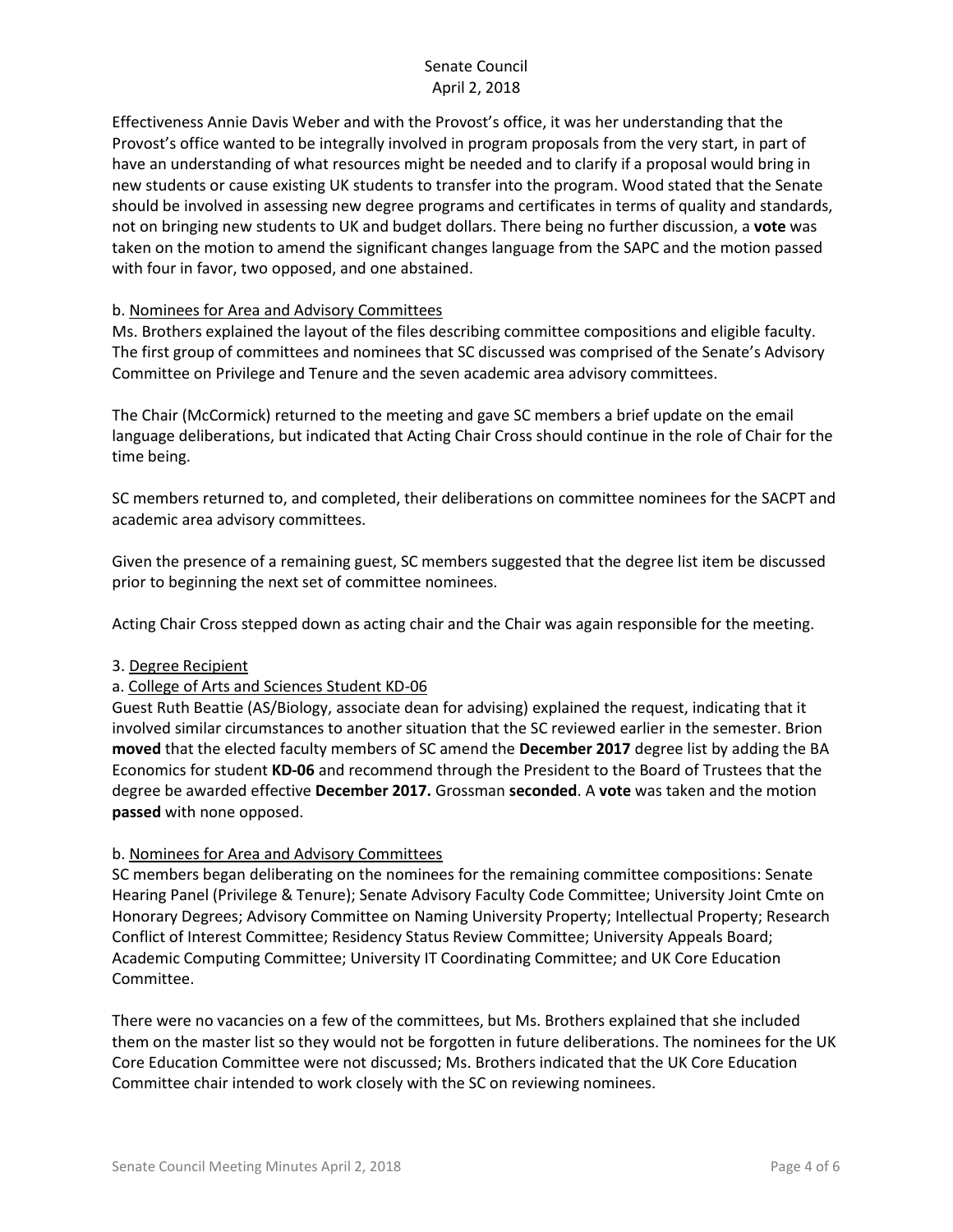e. Discussion on Documentation Required for Borrowed Courses

The Chair explained that program proposers are currently required to receive permission from an outside department to include the outside department's courses in a program proposal ("borrowed course"). She explained that Schroeder, Ms. Brothers, and colleagues from the College of Arts and Sciences had been discussing ways to improve the curricular process. The Chair read for SC members the current standard ("Any use of courses from outside the department must be approved by the faculty of the offering unit."), as well as the proposed standard ("If a student must take a specific course, or must take a course (or courses) from a list of five or fewer courses, there must be evidence that every offering unit has granted permission for its course(s) to be used. If a student is allowed to (1) choose any course with a specific prefix (with or without a restriction on which hundred series the course must be in) or (2) choose from a list of six or more courses (regardless of prefix), no permission is required.").

Osterhage expressed concern that if the proposed standard was accepted, units from which courses were borrowed might not know how many students would be enrolling in those borrowed courses. The Chair commented that faculty also might not be aware of course prerequisites if borrowed courses could be used without formal permission. Ms. Brothers explained that the proposal's documentation neglected to include an explanation that if the proposed standard was accepted, faculty members would continue to be encouraged to discuss use of borrowed courses with colleagues; Ms. Brothers noted that in addition to the concerns already noted, collaborative conversations would also indicate if a course were to be dropped or offered less frequently, as well as if there were other, perhaps better courses to include in a program proposal.

Wood stated that some units offered a tremendous number of service courses and that forcing departmental faculty to vote on approvals for use of those courses was an intolerable burden on their faculty. She spoke in favor of an exception to the requirement (for permission to use borrowed courses) for courses that are offered specifically for University-wide service. Grossman said that because different departments used courses differently for their own majors, it would be difficult to create a list that was correct. Wood suggested the creation of an opt-out list, for which departmental faculty do not have to vote to approve their use as borrowed courses. Brion supported consulting departmental faculty for use of borrowed courses, noting that sometimes if a faculty member retired a course would no longer be offered. Also, if a department did not know that others were using its course(s), the department might not think to offer the course. Ms. Brothers indicated that a campuswide opt-out list was a feasible option that should be discussed further, but suggested that could be investigated in addition to making a change to the standard on borrowed courses.

During discussion, the Chair updated SC members on the status of the language for the campuswide email to campus regarding the biennial budget.

SC members were satisfied with changing the proposed standard so that inclusion of a specific borrowed prefix and course number in a proposal would require approval by the department chair, director of graduate studies, or the director of undergraduate studies (no vote by the faculty would be necessary). For lists of prefixes (not a specific course prefix and number), no consultation or approval would be required.

In response to a question from Brion, regarding the campuswide email the Chair indicated that it might be necessary to send additional changes to the email language to SC members via email, later in the evening.